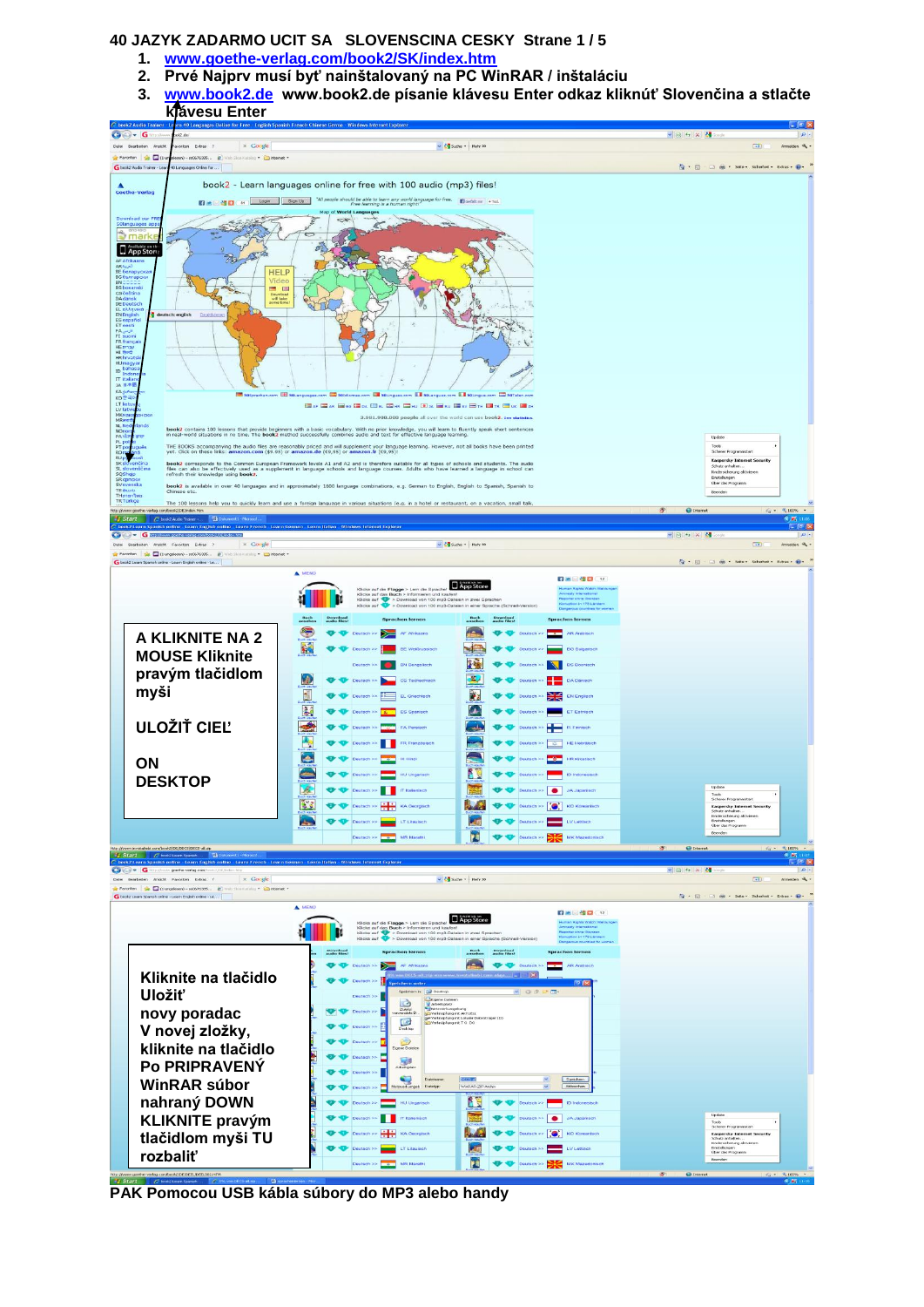### **40 JAZYK ZADARMO UCIT SA SLOVENSCINA CESKY Strane 2 / 5**

## **[www.1cex.de/products/slovak.products.services.prices.pdf](http://www.1cex.org/products/slovak.products.services.prices.pdf)**

**Skype exporttomtechnics\_yahoo.com.cn Tel. +421 905 147 260 +421 949 862 780 SMS NEMCINA ALEBO MADARCINA 0043 699 10 10 66 18**

| <b>International Brands</b>                                                                                                                                                 | <b>National Brands</b>                                                       |
|-----------------------------------------------------------------------------------------------------------------------------------------------------------------------------|------------------------------------------------------------------------------|
| $O2$ (intel) $ch4$<br>$\blacksquare$ $\blacksquare$ $\blacksquare$ $\blacksquare$ $\blacksquare$ $\blacksquare$ $\blacksquare$ $\blacksquare$ $\blacksquare$ $\blacksquare$ | $\overline{DB}$<br>heine                                                     |
| <b>VISA</b><br><b>NH</b><br>MINI)<br>HOTELES<br><b>Audi</b>                                                                                                                 | Volkswagen<br><b>Bild</b><br>comdirect<br><b>Bank</b>                        |
| <b>CKIA</b><br><b>AXE</b><br><b>KIA MOTORS</b><br>simfy                                                                                                                     | Langenscheidt<br>GelbeSeiten<br><b>DIE WELT</b><br>mobile.de                 |
| Google<br>mon@you<br><b>NEWYORKER</b>                                                                                                                                       | ft friendticker<br><b>Ladival</b>                                            |
| direct line<br>Dress for the moment.<br><b>GROUPON</b><br><b>Collective Buying Power</b><br>sky<br>Soldaycard                                                               | Jalentins <b>B</b> Das Telefonbuch<br>Alles in einem<br><b>BLUMENVERSAND</b> |
| <b>LEGO</b><br><b>BERRY BROS &amp; RUDD</b><br><b>WINE &amp; SPIRIT MERCHANTS</b>                                                                                           | <b>Reposito</b><br><b>FONIC</b><br>med<br>germanmade.                        |

**Exportních balíčků jsou nastaveny tak, aby zvýhodňovaly malé a střední podniky a podnikatele. Zároveň motivují k rozvoji exportních aktivit v prioritních a zájmových zemích.** S našimi členstvo Business Club vám môžeme pomôcť /

| 1.  | čínština nemecká obchodná komora        | china.ahk.de                         | 3622 | firmy |
|-----|-----------------------------------------|--------------------------------------|------|-------|
| 2.  | nemecká čínština obchodné klub          | www.dcw-ev.de/                       | 891  | firmy |
| 3.  | Indie: Indický Německá obchodní komora  | www.indo-german.com/ 14861           |      | firmy |
| 4.  | Rakusko logistika špedícia doprava klub | www.vnl.at                           | 712  | firmy |
| 5.  | Holland Americká obchodná komora        | www.amcham.nl                        | 2651 | firmy |
| 4.  | Nemecko Americká obchodná komora        | www.amcham.de/                       | 2368 | firmy |
| 6.  | Nemecko jabonskú obchodné klub          | www.djw.de/                          | 391  | firmy |
| 7.  | Nemecká Latin American obchodná club    | www.lateinamerikaverein.de/ 412firmy |      |       |
| 8.  | Nemecko Doprava Logistics klub          | www.blv.de/                          | 2650 | firmy |
| 9.  | Nemecko kúpit klub Nemecko              | www.bme.de/                          | 8614 | firmy |
| 10. | Ceske skandinávie obchodná komora       | www.nordicchamber.cz                 | 391  | firmy |
| 11. | Švýcarsko Americká obchodní komora      | www.amcham.ch                        | 1819 | firmy |
| 12. | Francusko Americká obchodní komora      | www.amchamfrance.org 1719            |      | firmy |
| 13  | Slovensko nemciná obchodná komora       | www.dihk.sk                          | 436  | firmy |
| 14. | Korea francuszko obchodná komora        | www.fkcci.com                        | 631  | firmy |
| 15. | Polsko skandinávie obchodná komora      | www.nordichouse.pl 409               |      | firmy |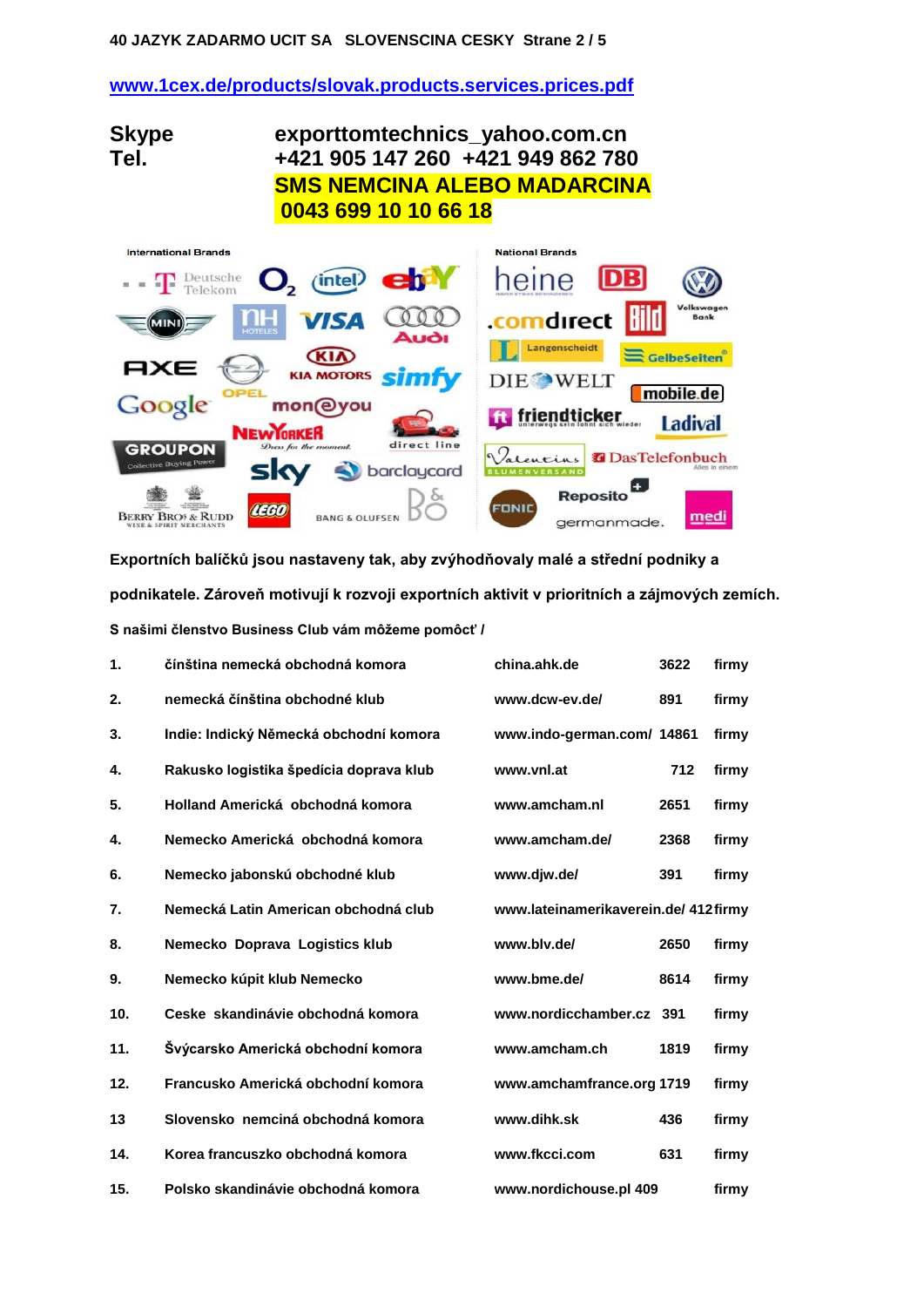### **40 JAZYK ZADARMO UCIT SA SLOVENSCINA CESKY Strane 3 / 4**

**17. Rusko německá obchodní komora [russland.ahk.de/ru/](http://russland.ahk.de/ru/) 1317 firmy**

**18. Rakouská, Svajcarsko a německá arabské obchodní komory [www.aacc.at](http://www.aacc.at/) 641 firmy**

**Učte sa anglicky HODINKY ZADARMO ZADARMO ENGLISH TV učiť sa jazyky veľmi rýchlo [delicast.com/radio/Germany](http://delicast.com/radio/Germany) Učte sa anglicky HODINKY ZADARMO ZADARMO ENGLISH TV učiť sa jazyky veľmi rýchlo [delicast.com/tv/Germany/NDR\\_Hamburg](http://delicast.com/tv/Germany/NDR_Hamburg)  NEMCINA TV 37 PROGRAMY [delicast.com/tv/Germany](http://delicast.com/tv/Germany) zadarmo: 14.800 televíznych staníc po celom svete [de.delicast.com/tv](http://de.delicast.com/tv) NEMCINA zadarmo: 14.800 televíznych staníc po celom svete [pl.delicast.com/tv](http://pl.delicast.com/tv) POLSKI MENÜ zadarmo: 14.800 televíznych staníc po celom svete [en.delicast.com/tv](http://en.delicast.com/tv) ANGLICKY MENU**

**6500 voľné rozhlasové stanice po celom svete**

# **[pl.delicast.com/radio](http://pl.delicast.com/radio)**

**stahnuj zadarmo nemcina slovenscina obchodny jazyk EXCEL 2003**

**[www.1cex.de/companies/germanczech.xls](http://www.1cex.de/companies/germanczech.xls)**

**firmy na rakusko EXCEL 2003 [www.1cex.de/companies/austria.xls](http://www.1cex.de/companies/austria.xls)**

**firmy na nemecko EXCEL 2003 [www.1cex.de/companies/germany1.xls](http://www.1cex.de/companies/germany1.xls)**

**firmy na slovensko EXCEL 2003 www.1cex.de/companies/slovakia.xls**

**firmy na ceska EXCEL 2003 [www.1cex.de/companies/czech.xls](http://www.1cex.de/companies/czech.xls)**

**HLADAJ PRACA RAKUSKO [www.1cex.de/austria/praca.htm](http://www.1cex.de/austria/praca.htm) HLADAME ZADARMO PRACE RAKUSKO [www.1cex.de/austria/ausztria-ingyen-munkat-kapni.htm](http://www.1cex.org/austria/ausztria-ingyen-munkat-kapni.htm) HLADAME ZADARMO PRACE NEMECKO [www.1cex.de/germany/nemecko-zadarmo-ponuka-praca.htm](http://www.1cex.org/germany/nemecko-zadarmo-ponuka-praca.htm) ZADARMO ZALOZIT FIRMU RAKUSKO [www.1cex.de/austria/rakusko-zadarmo-zalozit-firmu.htm](http://www.1cex.org/austria/rakusko-zadarmo-zalozit-firmu.htm)**

# zadarmo stiahnuť slovo životopis v 30 jazykoch!!!!!

[www.1cex.de/arbeit/albanian.europe.resume.template.albanische.lebenslauf.vorlage.europa.doc](http://www.1cex.org/arbeit/albanian.europe.resume.template.albanische.lebenslauf.vorlage.europa.doc)

[www.1cex.de/arbeit/arabic.european.resume.template.for.european.union.doc](http://www.1cex.org/arbeit/arabic.european.resume.template.for.european.union.doc)

[www.1cex.de/arbeit/bulgarian.europeanresume.bulgarski.curriculumvitae.bulgarischelebenslaufvorlageeuropa.word.doc](http://www.1cex.org/arbeit/bulgarian.europeanresume.bulgarski.curriculumvitae.bulgarischelebenslaufvorlageeuropa.word.doc)

[www.1cex.de/arbeit/china.chinese.european.resume.template.chinesischelebenslaufvorlage.chinoisecurriculum.zivotopis.china.chinaieletrajz.doc](http://www.1cex.org/arbeit/china.chinese.european.resume.template.chinesischelebenslaufvorlage.chinoisecurriculum.zivotopis.china.chinaieletrajz.doc)

[www.1cex.de/arbeit/croatianeuropeanresumekroatischereuropalebenslauf.horvatheletrajz.hravtskozivotopis.doc](http://www.1cex.org/arbeit/croatianeuropeanresumekroatischereuropalebenslauf.horvatheletrajz.hravtskozivotopis.doc)

[www.1cex.de/arbeit/czech.europeanresume.czesky.curriculumvitae.tschechisch.lebenslaufvorlageeuropa.word.doc](http://www.1cex.org/arbeit/czech.europeanresume.czesky.curriculumvitae.tschechisch.lebenslaufvorlageeuropa.word.doc)

[www.1cex.de/arbeit/danish.europeanresume.dansk.curriculumvitae.daenisch.lebenslaufvorlageeuropa.word.doc](http://www.1cex.org/arbeit/danish.europeanresume.dansk.curriculumvitae.daenisch.lebenslaufvorlageeuropa.word.doc)

[www.1cex.de/arbeit/dutch.europeanresume.nederlands.curriculumvitae.niederlaendische.lebenslaufvorlageeuropa.word.doc](http://www.1cex.org/arbeit/dutch.europeanresume.nederlands.curriculumvitae.niederlaendische.lebenslaufvorlageeuropa.word.doc)

[www.1cex.de/arbeit/english.united.kingdom.europeanresume.english.curriculumvitae.englisch.grossbrittanien.lebenslaufvorlageeuropa.word.doc](http://www.1cex.org/arbeit/english.united.kingdom.europeanresume.english.curriculumvitae.englisch.grossbrittanien.lebenslaufvorlageeuropa.word.doc)

[www.1cex.de/arbeit/estonian.european.resume.template.estnischer.lebenslauf.curriculum.vitae.estonie.eesti.esti.zivotopis.europa.doc](http://www.1cex.org/arbeit/estonian.european.resume.template.estnischer.lebenslauf.curriculum.vitae.estonie.eesti.esti.zivotopis.europa.doc)

[www.1cex.de/arbeit/finish.europeanresume.suomi.curriculumvitae.finnisch.lebenslaufvorlageeuropa.word.doc](http://www.1cex.org/arbeit/finish.europeanresume.suomi.curriculumvitae.finnisch.lebenslaufvorlageeuropa.word.doc)

[www.1cex.de/arbeit/french.european.resume.template.francaise.europeen.curriculum.franzusky.europa.zivotopis.francia.europa.eletrajz.doc](http://www.1cex.org/arbeit/french.european.resume.template.francaise.europeen.curriculum.franzusky.europa.zivotopis.francia.europa.eletrajz.doc)

[www.1cex.de/arbeit/german.europeanresume.deutsch.curriculumvitae.allemands.lebenslaufvorlageeuropa.word.doc](http://www.1cex.org/arbeit/german.europeanresume.deutsch.curriculumvitae.allemands.lebenslaufvorlageeuropa.word.doc)

[www.1cex.de/arbeit/greek.europeanresume.hellas.curriculumvitae.griechische.lebenslaufvorlageeuropa.word.doc](http://www.1cex.org/arbeit/greek.europeanresume.hellas.curriculumvitae.griechische.lebenslaufvorlageeuropa.word.doc)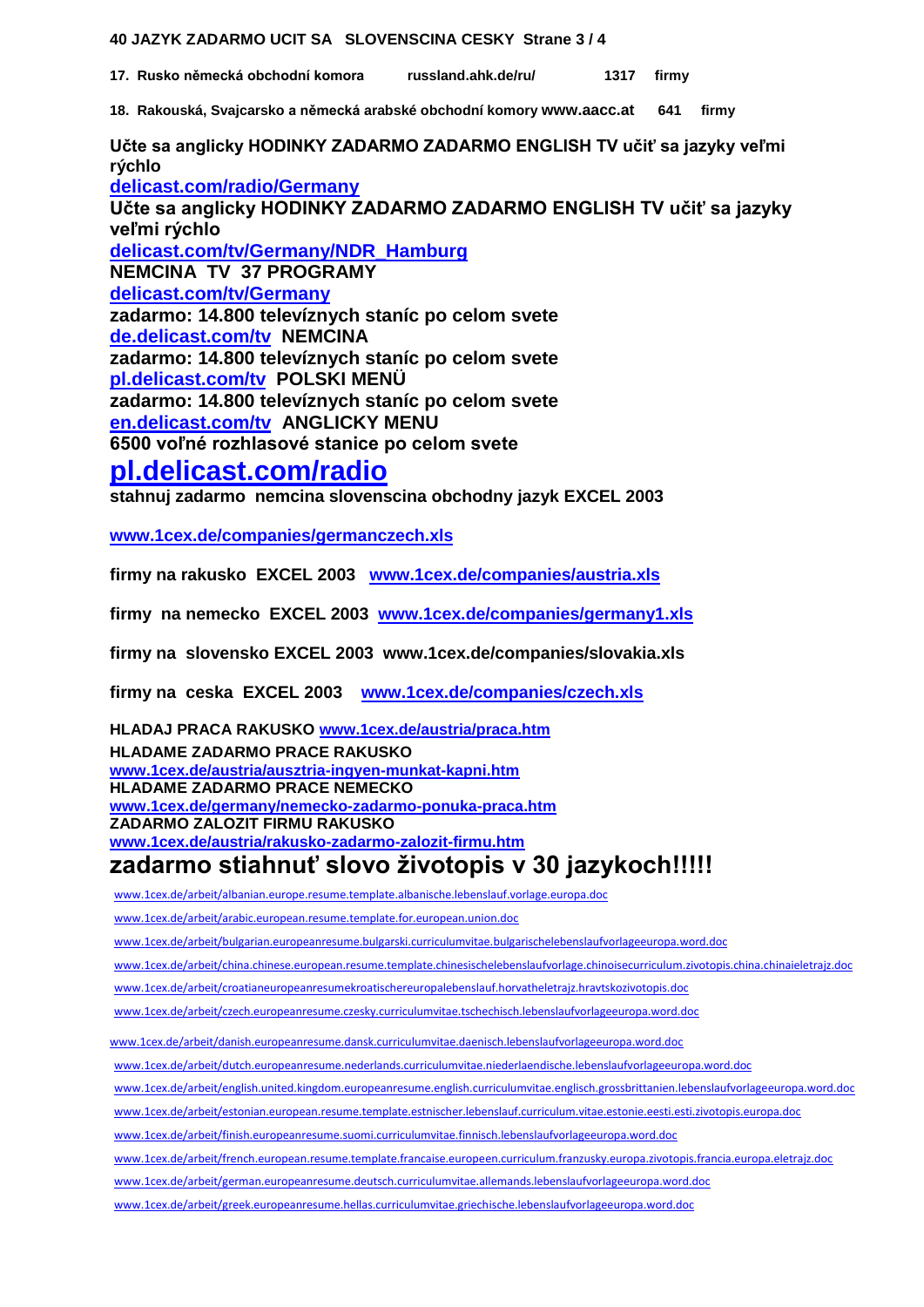#### **40 JAZYK ZADARMO UCIT SA SLOVENSCINA CESKY Strane 4/ 5**

[www.1cex.de/arbeit/hungarian.europeanresume.magyar.curriculumvitae.ungarische.lebenslaufvorlageeuropa.word.doc](http://www.1cex.org/arbeit/hungarian.europeanresume.magyar.curriculumvitae.ungarische.lebenslaufvorlageeuropa.word.doc)

[www.1cex.de/arbeit/iceland.european.resume.islaendisch.europa.lebenslauf.iizland.eletrajz.doc](http://www.1cex.org/arbeit/iceland.european.resume.islaendisch.europa.lebenslauf.iizland.eletrajz.doc)

[www.1cex.de/arbeit/irishgaelic.europeanresume.ireland.curriculumvitae.eireresumeirischgalischerlebenslaufvorlageeuropa.word.doc](http://www.1cex.org/arbeit/irishgaelic.europeanresume.ireland.curriculumvitae.eireresumeirischgalischerlebenslaufvorlageeuropa.word.doc)

[www.1cex.de/arbeit/italian.europeanresume.italiano.curriculumvitae.italienisch.lebenslaufvorlageeuropa.word.doc](http://www.1cex.org/arbeit/italian.europeanresume.italiano.curriculumvitae.italienisch.lebenslaufvorlageeuropa.word.doc)

[www.1cex.de/arbeit/japaneseresumerirekishojapanischerlebenslaufjabonaiscurriculumjapanzivotopis.xls](http://www.1cex.org/arbeit/japaneseresumerirekishojapanischerlebenslaufjabonaiscurriculumjapanzivotopis.xls)

[www.1cex.de/arbeit/latvian.europeanresume.latvija.curriculumvitae.lettische.lebenslaufvorlageeuropa.word.xls](http://www.1cex.org/arbeit/latvian.europeanresume.latvija.curriculumvitae.lettische.lebenslaufvorlageeuropa.word.xls)

[www.1cex.de/arbeit/lithuania.europeanresume.lietuva.curriculumvitae.litauische.lebenslaufvorlageeuropa.word.doc](http://www.1cex.org/arbeit/lithuania.europeanresume.lietuva.curriculumvitae.litauische.lebenslaufvorlageeuropa.word.doc)

[www.1cex.de/arbeit/macedonian.europe.resume.template.mazedonischer.europa.lebenslauf.doc](http://www.1cex.org/arbeit/macedonian.europe.resume.template.mazedonischer.europa.lebenslauf.doc)

[www.1cex.de/arbeit/malta.europeanresume.malta.curriculumvitae.maltesich.lebenslaufvorlageeuropa.word.doc](http://www.1cex.org/arbeit/malta.europeanresume.malta.curriculumvitae.maltesich.lebenslaufvorlageeuropa.word.doc)

[www.1cex.de/arbeit/norvegian.europeanresume.norge.bokmal.curriculumvitae.norwegisch.lebenslaufvorlageeuropa.word.doc](http://www.1cex.org/arbeit/norvegian.europeanresume.norge.bokmal.curriculumvitae.norwegisch.lebenslaufvorlageeuropa.word.doc)

[www.1cex.de/arbeit/persian.farsi.european.resume.template.persisch.iran.lebenslauf.doc](http://www.1cex.org/arbeit/persian.farsi.european.resume.template.persisch.iran.lebenslauf.doc)

[www.1cex.de/arbeit/polski.polish.polnisch.lengyel.resume.lebenslauf.zivotopis.eletrjaz.doc](http://www.1cex.org/arbeit/polski.polish.polnisch.lengyel.resume.lebenslauf.zivotopis.eletrjaz.doc)

[www.1cex.de/arbeit/portuguese.europeanresume.portugues.curriculumvitae.portugiesisch.lebenslaufvorlageeuropa.word.doc](http://www.1cex.org/arbeit/portuguese.europeanresume.portugues.curriculumvitae.portugiesisch.lebenslaufvorlageeuropa.word.doc)

[www.1cex.de/arbeit/romanian.resume.template.europa.rumanenische.europa.lebenslauf.vorlage.rumunsky.europskie.zivotopis.doc](http://www.1cex.org/arbeit/romanian.resume.template.europa.rumanenische.europa.lebenslauf.vorlage.rumunsky.europskie.zivotopis.doc)

[www.1cex.de/arbeit/russian.european.resume.russischer.europa.lebenslauf.russie.europe.currictulum.doc](http://www.1cex.org/arbeit/russian.european.resume.russischer.europa.lebenslauf.russie.europe.currictulum.doc)

[www.1cex.de/arbeit/serbian.european.resume.srbski.europalebenslauf.serbischer.szerb.europa.eletrajz.serbia.zivotopis.doc](http://www.1cex.org/arbeit/serbian.european.resume.srbski.europalebenslauf.serbischer.szerb.europa.eletrajz.serbia.zivotopis.doc)

[www.1cex.de/arbeit/slovakian.european.resume.template.slowakischer.europa.lebenslauf.slovenscina.europskie.zivotopis.doc](http://www.1cex.org/arbeit/slovakian.european.resume.template.slowakischer.europa.lebenslauf.slovenscina.europskie.zivotopis.doc)

[www.1cex.de/arbeit/slovenian.european.resume.template.slowenischer.europa.lebenslauf.doc](http://www.1cex.org/arbeit/slovenian.european.resume.template.slowenischer.europa.lebenslauf.doc)

[www.1cex.de/arbeit/spanish.european.resume.template.spanischer.europa.lebenslauf.espagnol.curriculum.doc](http://www.1cex.org/arbeit/spanish.european.resume.template.spanischer.europa.lebenslauf.espagnol.curriculum.doc)

[www.1cex.de/arbeit/austria-jobs-stellenboersen.xls](http://www.1cex.org/arbeit/austria-jobs-stellenboersen.xls)

[www.1cex.de/arbeit/svedish.europe.resume.template.svensk.sverige.schwedischer.europa.lebenslauf.doc](http://www.1cex.org/arbeit/svedish.europe.resume.template.svensk.sverige.schwedischer.europa.lebenslauf.doc)

[www.1cex.de/arbeit/turkish.european.resume.template.turkiye.turquie.europe.curriculum.tuerkischer.europa.lebenslauf.doc](http://www.1cex.org/arbeit/turkish.european.resume.template.turkiye.turquie.europe.curriculum.tuerkischer.europa.lebenslauf.doc)



# **popis produktu v 50 jazycích**

[www.1cex.de/slovak.products.services.prices.doc](http://www.1cex.org/slovak.products.services.prices.doc)  [www.1cex.de/hungarian.products.services.prices.doc](http://www.1cex.org/hungarian.products.services.prices.doc)  [www.1cex.de/german.products.services.prices.doc](http://www.1cex.org/german.products.services.prices.doc)  [www.1cex.de/polish.products.services.prices.doc](http://www.1cex.org/polish.products.services.prices.pdf) [www.1cex.de/czech.products.services.prices.doc](http://www.1cex.org/czech.products.services.prices.pdf) [www.1cex.de/spanish.products.services.prices.doc](http://www.1cex.org/spanish.products.services.prices.pdf) [www.1cex.de/greek.products.services.prices.doc](http://www.1cex.org/greek.products.services.prices.doc) [www.1cex.de/estonian.products.services.prices.doc](http://www.1cex.org/estonian.products.services.prices.doc) [www.1cex.de/turkish.products.services.prices.doc](http://www.1cex.org/turkish.products.services.prices.doc) [www.1cex.de/francaise.products.services.prices.doc](http://www.1cex.org/francaise.products.services.prices.doc) [www.1cex.de/croatian.products.services.prices.doc](http://www.1cex.org/croatian.products.services.prices.doc) [www.1cex.de/serbian.products.services.prices.doc](http://www.1cex.org/serbian.products.services.prices.doc) [www.1cex.de/dutch.products.services.prices.doc](http://www.1cex.org/dutch.products.services.prices.doc) [www.1cex.de/romanian.products.services.prices.doc](http://www.1cex.org/romanian.products.services.prices.doc) [www.1cex.de/chinese.products.services.prices.doc](http://www.1cex.org/chinese.products.services.prices.doc) [www.1cex.de/korean.products.services.prices.doc](http://www.1cex.org/korean.products.services.prices.doc) [www.1cex.de/bulgarian.products.services.prices.doc](http://www.1cex.org/bulgarian.products.services.prices.doc) [www.1cex.de/arabic.products.services.prices.doc](http://www.1cex.org/arabic.products.services.prices.doc) [www.1cex.de/italian.products.services.prices.doc](http://www.1cex.org/italian.products.services.prices.doc)  [www.1cex.de/svedish.products.services.prices.doc](http://www.1cex.org/svedish.products.services.prices.doc)

[www.1cex.de/japanese.products.services.prices.doc](http://www.1cex.org/japanese.products.services.prices.doc)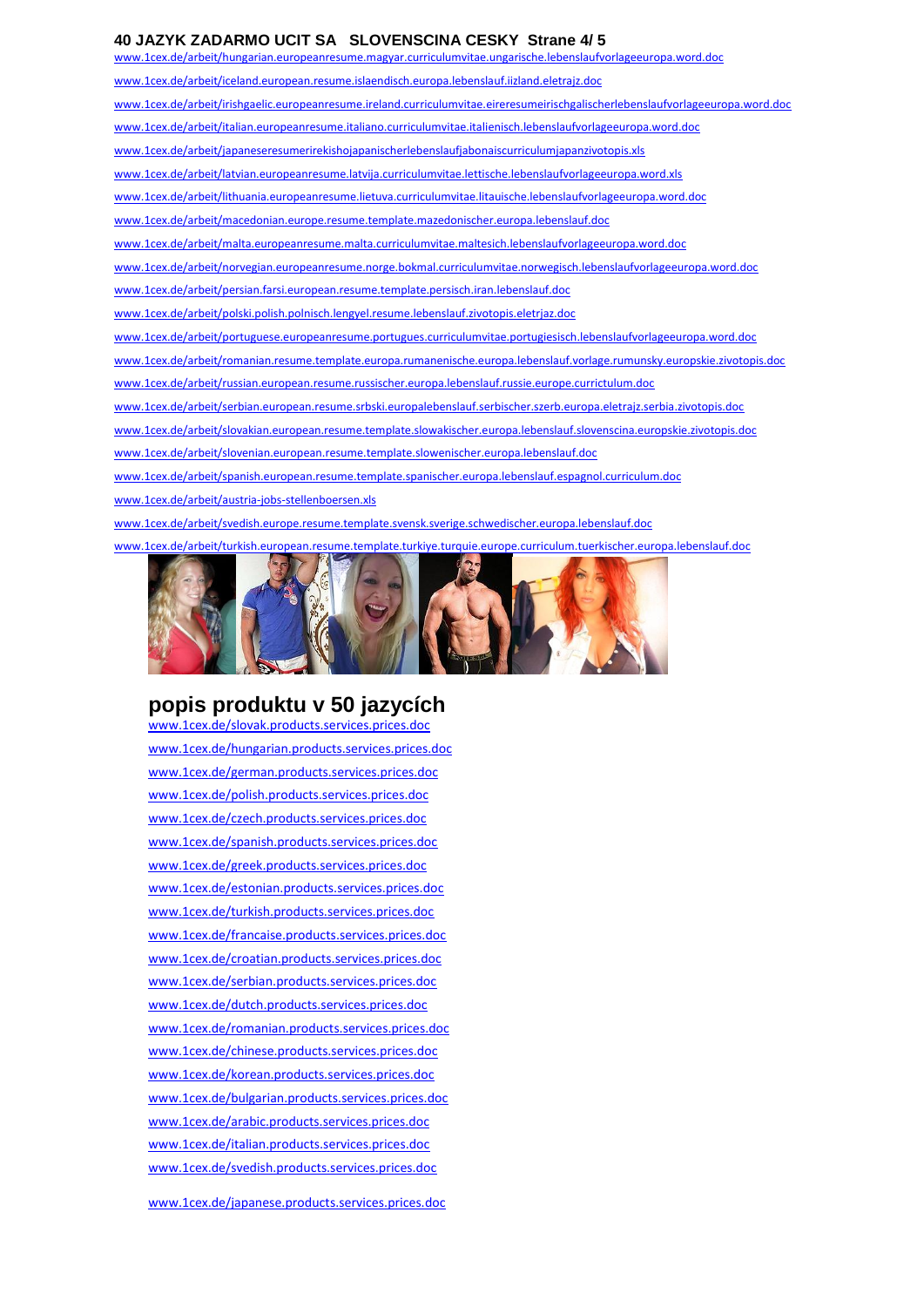#### **40 JAZYK ZADARMO UCIT SA SLOVENSCINA CESKY Strane 5/ 5**

[www.1cex.de/norvegian.products.services.prices.doc](http://www.1cex.org/norvegian.products.services.prices.doc) [www.1cex.de/vietnamese.products.services.prices.doc](http://www.1cex.org/vietnamese.products.services.prices.doc) [www.1cex.de/thai.products.services.prices.doc](http://www.1cex.org/thai.products.services.prices.doc) [www.1cex.de/slovak.products.services.prices.pdf](http://www.1cex.org/slovak.products.services.prices.doc)  [www.1cex.de/hungarian.products.services.prices.pdf](http://www.1cex.org/hungarian.products.services.prices.doc)   [www.1cex.de/german.products.services.prices.pdf](http://www.1cex.org/german.products.services.prices.pdf)  [www.1cex.de/polish.products.services.prices.pdf](http://www.1cex.org/polish.products.services.prices.pdf) [www.1cex.de/czech.products.services.prices.pdf](http://www.1cex.org/czech.products.services.prices.pdf) [www.1cex.de/spanish.products.services.prices.pdf](http://www.1cex.org/spanish.products.services.prices.pdf) [www.1cex.de/greek.products.services.prices.pdf](http://www.1cex.org/greek.products.services.prices.doc) [www.1cex.de/estonian.products.services.prices.pdf](http://www.1cex.org/estonian.products.services.prices.doc) [www.1cex.de/turkish.products.services.prices.pdf](http://www.1cex.org/turkish.products.services.prices.doc) [www.1cex.de/francaise.products.services.prices.pdf](http://www.1cex.org/francaise.products.services.prices.doc) [www.1cex.de/croatian.products.services.prices.pdf](http://www.1cex.org/croatian.products.services.prices.doc) [www.1cex.de/serbian.products.services.prices.pdf](http://www.1cex.org/serbian.products.services.prices.doc) [www.1cex.de/dutch.products.services.prices.pdf](http://www.1cex.org/dutch.products.services.prices.doc) [www.1cex.de/romanian.products.services.prices.pdf](http://www.1cex.org/romanian.products.services.prices.doc) [www.1cex.de/chinese.products.services.prices.pdf](http://www.1cex.org/chinese.products.services.prices.doc) [www.1cex.de/korean.products.services.prices.pdf](http://www.1cex.org/korean.products.services.prices.doc) [www.1cex.de/bulgarian.products.services.prices.pdf](http://www.1cex.org/bulgarian.products.services.prices.pdf) [www.1cex.de/arabic.products.services.prices.pdf](http://www.1cex.org/arabic.products.services.prices.doc) [www.1cex.de/italian.products.services.prices.pdf](http://www.1cex.org/italian.products.services.prices.doc)  [www.1cex.de/svedish.products.services.prices.pdf](http://www.1cex.org/svedish.products.services.prices.doc) [www.1cex.de/japanese.products.services.prices.pdf](http://www.1cex.org/japanese.products.services.prices.doc) [www.1cex.de/norvegian.products.services.prices.pdf](http://www.1cex.org/norvegian.products.services.prices.doc)

| Nr. | Naše služby zaškrtnite x                                                                                                                                                          |
|-----|-----------------------------------------------------------------------------------------------------------------------------------------------------------------------------------|
| 1   | Od roku, 1978 (35 rok) Consulting Export Business, najít vývozní partneři po celém světě, Čína,<br>Německo, Rakousko, Spojené státy, organizačních a ekonomických poradců činnost |
| 2   | Hlédam práci: 1.2 NEMECKO 2.2 RAKUSKO /Zivotopis německý + směje foto                                                                                                             |
| 3   | čistiace a upratovacie služby, kuriérske služby europe                                                                                                                            |
| 4   | Poskytovanie úverov alebo pôžičiek z peňažných zdrojov získaných výlučne bez verejnej výzvy a<br>bez verejnej ponuky majetkových hodnôt                                           |
| 5   | Od roku 2005 Web design, Php, Joomla, Os-Commerce, XT-Commerce, elektronického, počítačové<br>služby, W-Lan, Antivirus, instalace softwaru, Software & Hardware opravy,           |
| 6   | Sprostredkovanie poskytovania úverov alebo pôžičiek z peňažných zdrojov získaných výlučne bez<br>verejnej výzvy a bez verejnej ponuky majetkových hodnôt                          |
| 7   | Finančný leasing                                                                                                                                                                  |
| 8   | Prenájom nehnuteľností spojený s poskytovaním iných než základných služieb spojených s<br>prenájmom / Prenájom hnuteľných vecí                                                    |
| 9   | Dokončovacie stavebné práce pri realizácii exteriérov a interiérov                                                                                                                |
| 10  | Administratívne služby / založení společnosti Rakousko Virtualne kancelaria Rakusko                                                                                               |
| 11  | Činnosť podnikateľských, organizačných a ekonomických poradcov                                                                                                                    |
| 12  | Vykonávanie mimoškolskej vzdelávacej činnosti                                                                                                                                     |
| 13  | Prevádzkovanie jaslí                                                                                                                                                              |
| 14  | Poskytovanie krátkodobej pomoci pri opatere detí a starších osôb                                                                                                                  |
| 15  | Organizovanie kultúrnych a iných spoločenských podujatí                                                                                                                           |
| 16  | Prevádzkovanie športových zariadení                                                                                                                                               |
| 17  | Prevádzkovanie zariadení slúžiacich na regeneráciu a rekondíciu                                                                                                                   |
| 18  | Prevádzkovanie čistiarne a práčovne                                                                                                                                               |
| 19  | Poskytovanie služieb pre rodinu a domácnosť                                                                                                                                       |
| 20  | Prieskum trhu a verejnej mienky                                                                                                                                                   |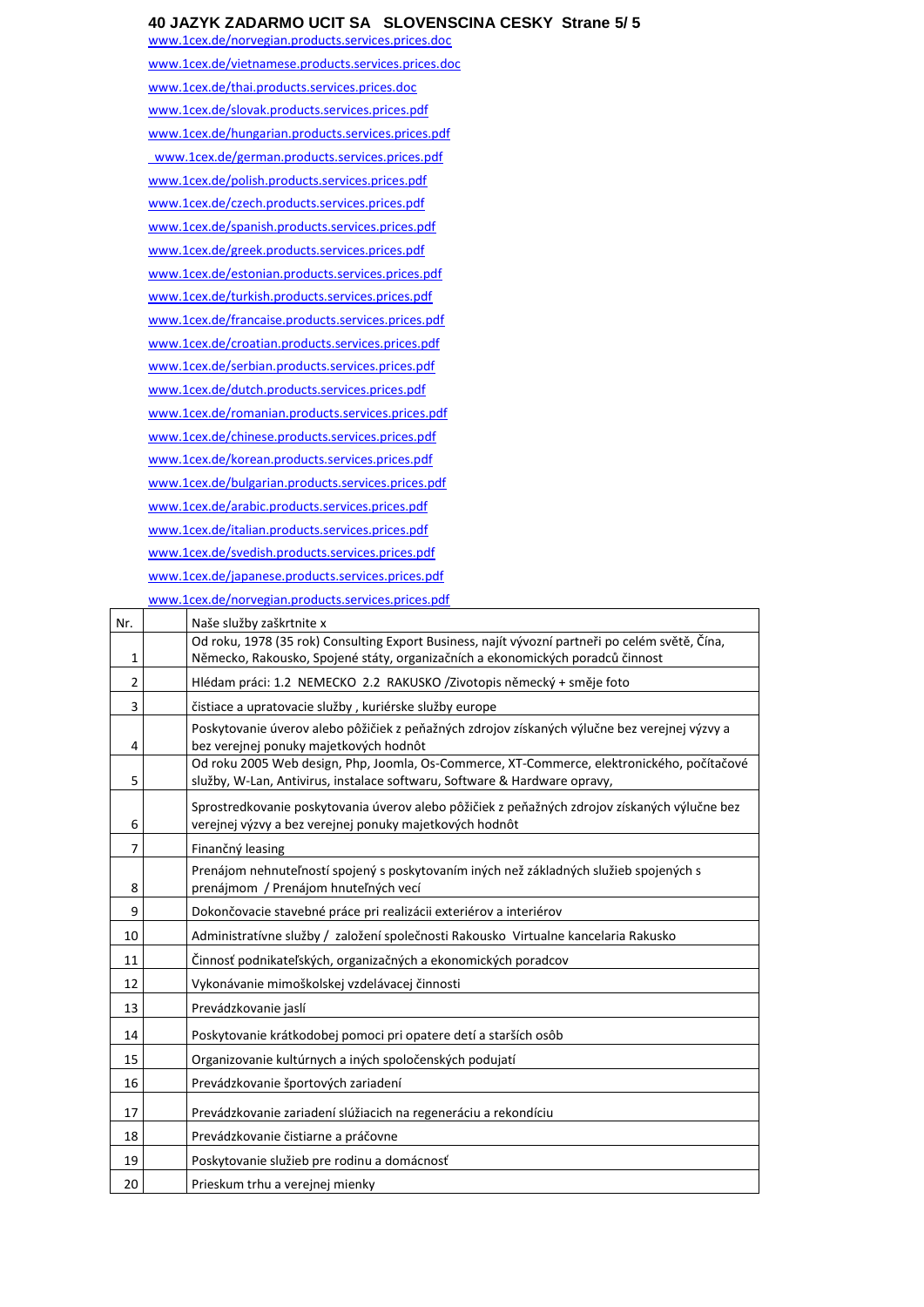| STRANA 5/8<br>NETTO PLATBA NA RAKUSKO ALEBO NEMECKO |                                                                                                                                                   |                    |                                        |                                                |  |  |
|-----------------------------------------------------|---------------------------------------------------------------------------------------------------------------------------------------------------|--------------------|----------------------------------------|------------------------------------------------|--|--|
|                                                     | https://www.wko.at/Content.Node/branchen/sbg/Lohntabelle_2013_Salzburg1.pdf<br>20 % MADARSKO 35 % SLOVENSKO 50 % CESKY 100% RAKUSKO 130 % NEMECKO |                    |                                        |                                                |  |  |
| Nr.                                                 | <b>MADJARSKY</b>                                                                                                                                  | <b>SLOVENSCINA</b> | <b>JOB PRACA BERUF</b>                 | fizetesek platba nie pracovne<br>praxis brutto |  |  |
| 1                                                   | Ősidők<br>gondozó                                                                                                                                 | opatrovatelka      | Altenfachbetreuer                      | 1.100€                                         |  |  |
| $\mathbf{2}$                                        | gyari<br>villanyszerelő                                                                                                                           | elektrikar         | Anlagenelektriker                      | 1.540 €                                        |  |  |
| 3                                                   | meghajtó<br>technikusok                                                                                                                           | technik            | Antriebstechniker                      | 1.580€                                         |  |  |
| 4                                                   | <b>Architekt</b>                                                                                                                                  | architekt          | Architekt                              | 1.450€                                         |  |  |
|                                                     |                                                                                                                                                   |                    |                                        |                                                |  |  |
| 5                                                   | orvos                                                                                                                                             | lekar              | Arzt                                   | 2.220€                                         |  |  |
| 6                                                   | látszerészek,<br><b>Optikus</b>                                                                                                                   | optik              | Augenoptiker                           | 1.150€                                         |  |  |
| 7                                                   | Pék                                                                                                                                               | pekar              | Bäcker                                 | 1.050€                                         |  |  |
| 8                                                   | életmentő<br>ügyeletes                                                                                                                            | zachranar          | Badewärter                             | 930€                                           |  |  |
| 9                                                   | banki<br>alkalmazott                                                                                                                              | bankovy uradnik    | Bankgestellter                         | 1.560€                                         |  |  |
|                                                     |                                                                                                                                                   |                    |                                        |                                                |  |  |
| 10                                                  | csapos                                                                                                                                            | barman             | Barkeeper                              | 1.180€                                         |  |  |
| 11                                                  | Epitöi<br>technikus                                                                                                                               | stavbar            | Bautechniker                           | 1.110€                                         |  |  |
| 12                                                  | <b>CE Teherkocsi</b><br>söför                                                                                                                     |                    | vodic.nakl.vozidla   Berufskraftfahrer | 1.870€                                         |  |  |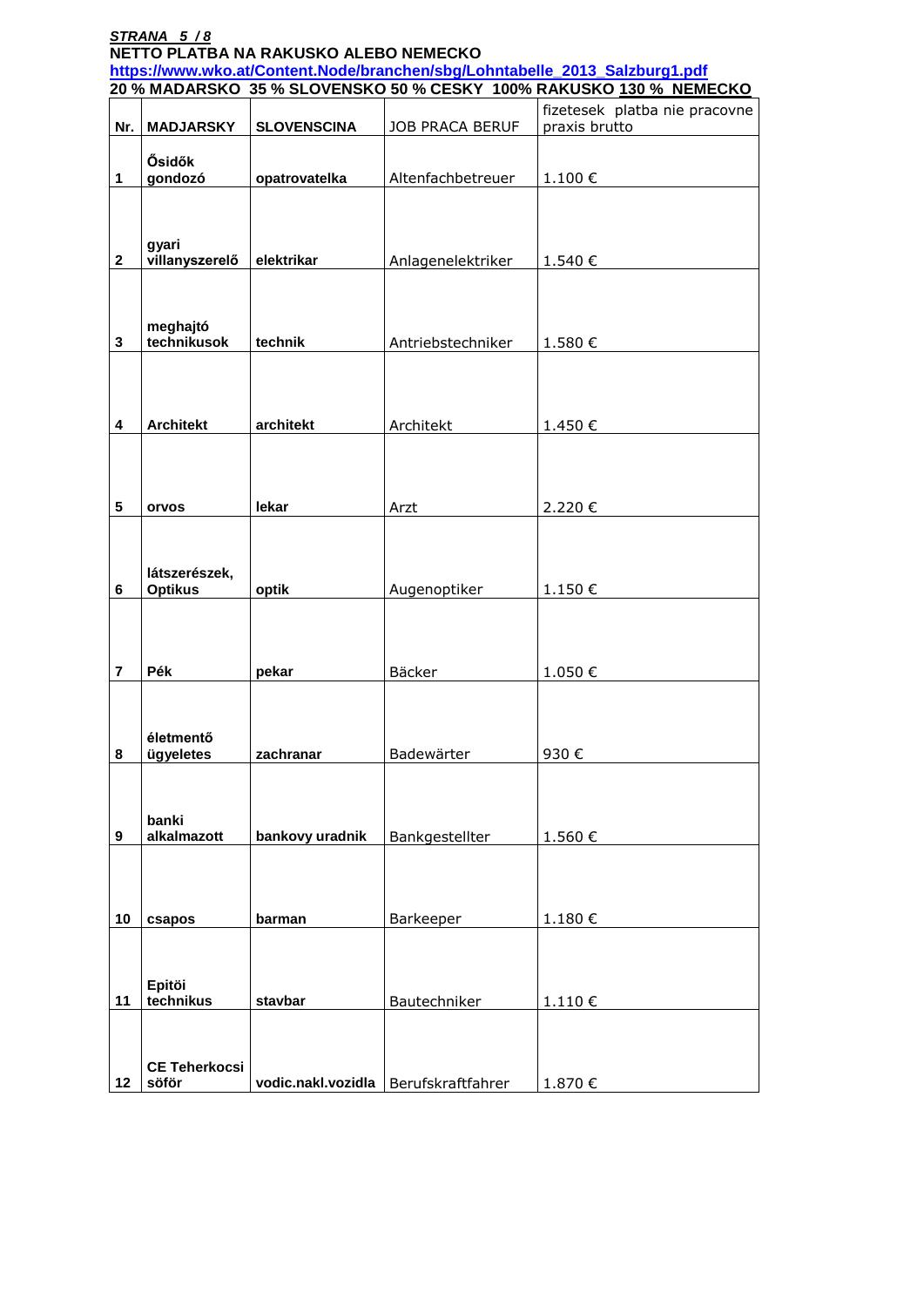|           |                                                                                          |                          |                               | https://www.wko.at/Content.Node/branchen/sbg/Lohntabelle 2013 Salzburg1.pdf<br>20 % MADARSKO 35 % SLOVENSKO 50 % CESKY 100% RAKUSKO 130 % NEMECKO |
|-----------|------------------------------------------------------------------------------------------|--------------------------|-------------------------------|---------------------------------------------------------------------------------------------------------------------------------------------------|
|           |                                                                                          |                          |                               |                                                                                                                                                   |
| <b>Nr</b> | <b>MADJARSKY</b>                                                                         | <b>SLOVENSCINA</b>       | JOB PRACA BERUF               | nie praxis kezdetö fizetesek<br>platba nie pracovne praxis<br>brutto                                                                              |
|           | menedzsmen                                                                               | <b>Rjaditel</b>          |                               |                                                                                                                                                   |
| 13        | t szakértő                                                                               | manager                  | Betriebswirt                  | 1.810€                                                                                                                                            |
| 14        | könyvtáros                                                                               | knihovik                 | Bibliothekar                  | 1.530€                                                                                                                                            |
| 15        | <b>Irodai</b><br>üzletember,<br>irodai<br>alkalmazot                                     | kancelarsky<br>pracovnik | Bürokaufmann                  | 1.540€                                                                                                                                            |
|           | <b>Call Center</b><br>ügynök                                                             |                          |                               |                                                                                                                                                   |
| 16        | telefono                                                                                 | telefonista              | Call-Center-Agent             | 1.110€                                                                                                                                            |
| 17        | <b>Controlling</b><br><b>Controller</b>                                                  | kontrolor                | Controller                    | 1.600€                                                                                                                                            |
| 18        | adatbázis-<br>fejlesztő                                                                  | databazovy<br>pracovnik  | Datenbankentwickler   2.070 € |                                                                                                                                                   |
| 19        | detektiv,<br>nyomozo,                                                                    | detektiv                 | Detektiv                      | 1.400€                                                                                                                                            |
| 20        | számítógép<br>edző Office<br>2010 Word,<br>Excel,<br>Access,<br>Powerpoint,<br>Visio etc | pocitacovy<br>znalec     | EDV-Trainer                   | 2.000€                                                                                                                                            |
|           | <b>Bútor</b><br>Lakberendez                                                              | inretierovy              |                               |                                                                                                                                                   |
| 21        | és tanácsadó                                                                             | asistent                 | Einrichtungsberater           | 860€                                                                                                                                              |
| 22        | <b>Elektro</b><br>technikus                                                              | elektrotechnik           | Elektrotechniker              | 1.940€                                                                                                                                            |
| 23        | Köolaj<br>technikus                                                                      | naftovy tecgnik          | Erdöltechniker                | 2.180€                                                                                                                                            |
|           | foglalkozasi<br>terapeuta                                                                | terapeut                 | Ergotherapeut                 | 1.580€                                                                                                                                            |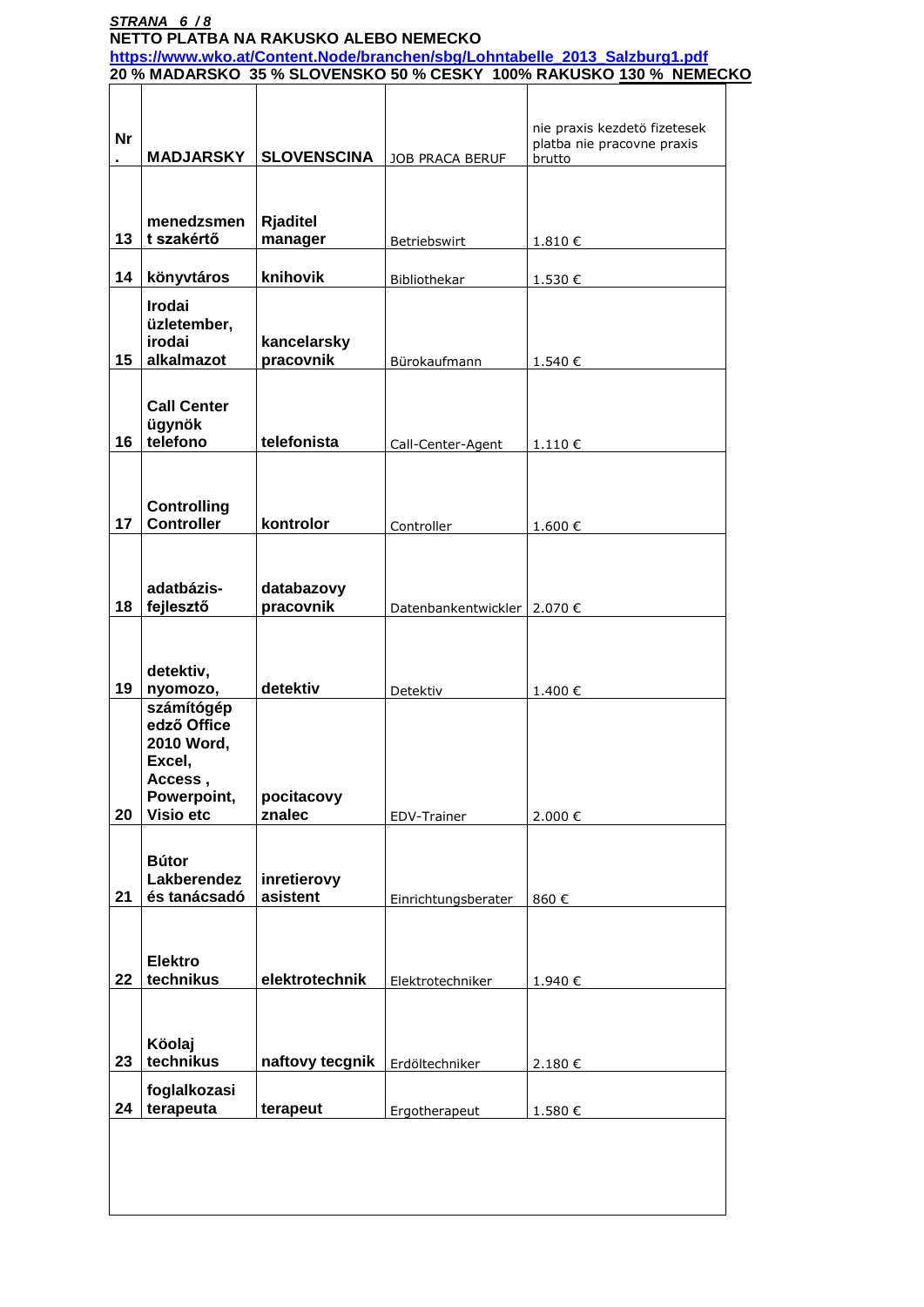| STRANA 7/8<br>NETTO PLATBA NA RAKUSKO ALEBO NEMECKO                                                                                               |                      |                          |                     |         |
|---------------------------------------------------------------------------------------------------------------------------------------------------|----------------------|--------------------------|---------------------|---------|
| https://www.wko.at/Content.Node/branchen/sbg/Lohntabelle_2013_Salzburg1.pdf<br>20 % MADARSKO 35 % SLOVENSKO 50 % CESKY 100% RAKUSKO 130 % NEMECKO |                      |                          |                     |         |
|                                                                                                                                                   |                      |                          |                     |         |
|                                                                                                                                                   |                      |                          |                     |         |
|                                                                                                                                                   |                      | <b>Events</b>            |                     |         |
| 25                                                                                                                                                | esemeny<br>menedzser | manager                  | Event-Manager       | 1.750€  |
|                                                                                                                                                   |                      |                          |                     |         |
|                                                                                                                                                   | Forgalmi             |                          |                     |         |
| 26                                                                                                                                                | szolgalatveze<br>tö  | dispecer                 | Fahrdienstleiter    | 1.430€  |
|                                                                                                                                                   |                      |                          |                     |         |
|                                                                                                                                                   |                      |                          |                     |         |
|                                                                                                                                                   | csaladtagken         | pomocnik v<br>domacnosti |                     |         |
| 27                                                                                                                                                | t                    |                          | Familienhelfer      | 1.080€  |
|                                                                                                                                                   |                      |                          |                     |         |
|                                                                                                                                                   |                      |                          |                     |         |
| 28                                                                                                                                                | ablak pucolo         | cistic okien             | Fensterputzer       | 730€    |
|                                                                                                                                                   | sztewardess,         |                          |                     |         |
|                                                                                                                                                   | szteward             |                          |                     |         |
| 29                                                                                                                                                | airline              | stuard                   | Flugbegleiter       | 1.680€  |
|                                                                                                                                                   |                      |                          |                     |         |
|                                                                                                                                                   | repülöidö-           |                          |                     |         |
| 30                                                                                                                                                | technikus            | letecky technik          | Flugwettertechniker | 2.270€  |
|                                                                                                                                                   |                      |                          |                     |         |
|                                                                                                                                                   |                      |                          |                     |         |
| 31                                                                                                                                                | Fenykepesz           | fotograf                 | Fotograf            | 1.320 € |
|                                                                                                                                                   |                      |                          |                     |         |
|                                                                                                                                                   |                      |                          |                     |         |
| 32                                                                                                                                                | <b>Fodrasz</b>       | kadernik                 | Friseur             | 1.100€  |
| 33                                                                                                                                                | <b>Keptaros</b>      | galerist                 | Galerist            | 1.960€  |
|                                                                                                                                                   |                      |                          |                     |         |
|                                                                                                                                                   |                      |                          |                     |         |
| 34                                                                                                                                                | <b>Grafikus</b>      | grafik                   | Grafiker            | 1.310€  |
|                                                                                                                                                   | Kereskedelmi         |                          |                     |         |
| 35                                                                                                                                                | kepviselö            | zástupcovia              | Handelsvertreter    | 1.500€  |
|                                                                                                                                                   |                      |                          |                     |         |
|                                                                                                                                                   |                      | Stredoškolskí            |                     |         |
| 36                                                                                                                                                | <b>Tanar</b>         | učitelia                 | Hauptschullehrer    | 1.490€  |